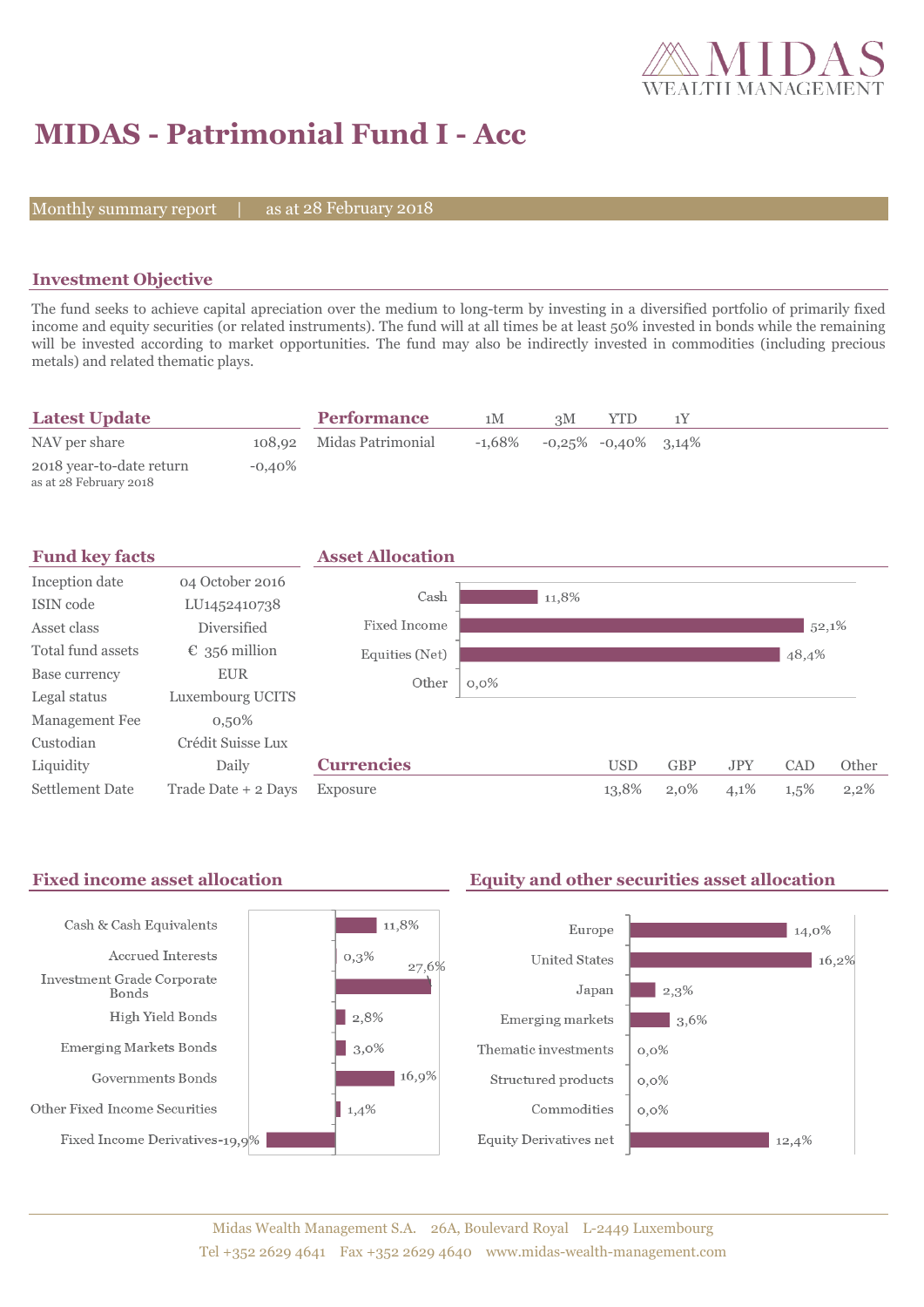

# **MIDAS - Patrimonial Fund I - Acc**

Monthly summary report | as at 28 February 2018

| Top 10 fixed income holdings           | <b>YTM</b> | Rating     | Weight  | <b>Fixed income rating breakdown</b> |  |  |
|----------------------------------------|------------|------------|---------|--------------------------------------|--|--|
| DEUTSCHLAND REP : DBR 0 1/2 08/15/27   | $0.6\%$    | AAA        | $5,3\%$ |                                      |  |  |
| BTPS: BTPS 0.35 11/01/21               | 0,4%       | <b>BBB</b> | 3,6%    | AAA<br>11,1%                         |  |  |
| FRANCE O.A.T.: FRTR 0 1/2 05/25/25     | 0,5%       | AA         | 3,1%    | AA<br>6,5%                           |  |  |
| HELLENIC T-BILL: GTB 0 04/10/18        | 1,1%       | B          | 2,2%    | 7,0%<br>A                            |  |  |
| BOLLORE SA: BOLFP 2 01/25/22           | $1,2\%$    | <b>NR</b>  | 1,7%    | <b>BBB</b><br>34,7%                  |  |  |
| CELLNEX TELECOM : CLNXSM 27/8 04/1     | 2,4%       | $BB+$      | 1,7%    | BB<br>$7,2\%$                        |  |  |
| GAZPROMBANK: GPBRU 3.984 10/30/18      | 0,8%       | $BB+$      | 1,7%    | B<br>7,5%                            |  |  |
| BANQ FED CRD MUT : BFCM $11/4$ 05/26/2 | $1,2\%$    | A          | 1,7%    | <b>CCC</b><br>$0.0\%$                |  |  |
| ILIAD : ILDFP 1 1/2 10/14/24           | $1,5\%$    | <b>NR</b>  | 1,7%    |                                      |  |  |
| AB INBEV SA/NV : ABIBB 1.15 01/22/27   | 1,3%       | $A-$       | 1,7%    | <b>NR</b><br>26,1%                   |  |  |

| Sector                  | Weight  | <b>Equity sector breakdown</b>                                                                                                                     |
|-------------------------|---------|----------------------------------------------------------------------------------------------------------------------------------------------------|
|                         |         | <b>Consumer Discretionary</b><br>12,1%                                                                                                             |
| Financials              | $0,9\%$ | Consumer Staples<br>11,0%                                                                                                                          |
| Financials              | $0.9\%$ | Energy<br>1,5,4%                                                                                                                                   |
|                         |         | Financials<br>19,9%                                                                                                                                |
|                         |         | Health Care<br>13,8%                                                                                                                               |
|                         |         | <b>Information Technology</b><br>19,0%                                                                                                             |
|                         |         | Industrials<br>8,7%                                                                                                                                |
| Financials              | 0,7%    | Materials<br>5,4%<br>Telecommunication $\blacksquare$ 1,5%                                                                                         |
| Financials              | 0,7%    | Utilities<br>1,1%                                                                                                                                  |
| <b>Consumer Staples</b> | 0,7%    | Real Estate<br>$\Box$ 2.0%                                                                                                                         |
|                         |         | Consumer Discretionar 0,9%<br>Information Technolog 0,9%<br>Information Technolog 0,8%<br>Information Technolog 0,7%<br>Information Technolog 0.7% |

## **Top 5 funds and other holdings**

| Nordea Stable Emerging Markets Equity Fund | 2,7% |
|--------------------------------------------|------|
| La Francaise Sub Debt                      | 2,5% |
| Amundi ETF TOPIX EUR Hedged                | 2,3% |
| <b>MM</b> Convertible Europe               | 1,4% |
|                                            |      |